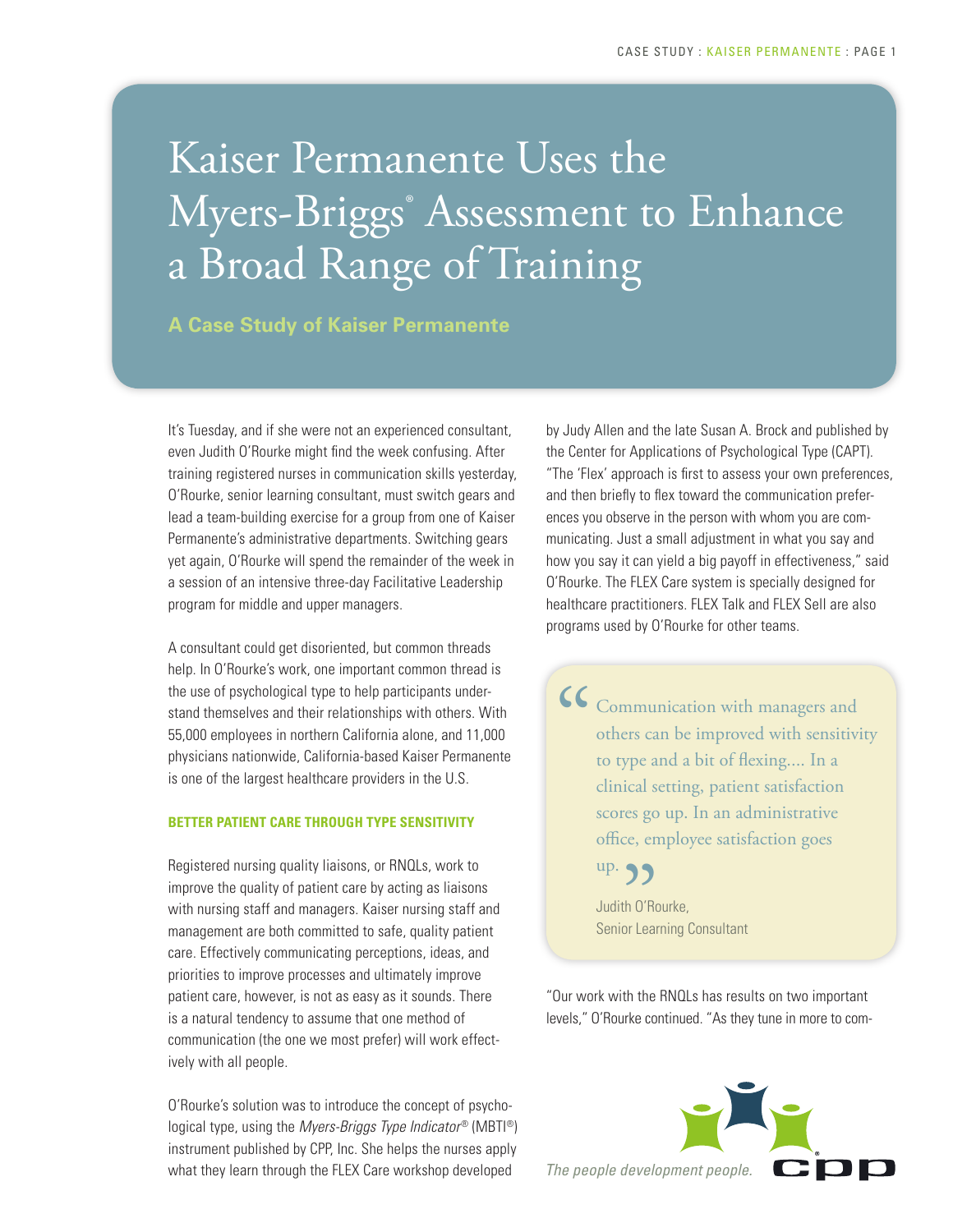munication preferences different from their own, they are becoming more credible and therefore more successful as liaisons on behalf of patient care. And they are helping to spread understanding that patients are different—that is, of different types from each other—and that communication with managers and others can be improved with sensitivity to type and a bit of flexing. Research reported in *Health Care Communication Using Personality Type: Patients Are Different!*  by Allen and Brock shows that when patients or clients are satisfied with communication two important things happen: (1) clients and colleagues feel seen and heard, and (2) they perceive the medical care practitioner/colleague to be more competent. In a clinical setting, patient satisfaction scores go up. In an administrative office, employee satisfaction goes up."

#### **TEAMS REALIZE GREATER EFFICIENCY, REDUCED STRESS**

A particular administrative department within Kaiser Permanente was struggling with the teamwork required to manage large and complex projects. This business unit was a microcosm of California in terms of diversity—a mix of ages, sexes, and cultural backgrounds, including European, African American, Latino, South Asian, and East Asian. Additionally, the staff were divided into separate offices in northern and southern California, but the most important form of diversity in this department was diversity of personality type. People who were not natural organizers had been given responsibilities requiring organizational skills. One manager preferred not to confront employees. And there was no consensus concerning the department's procedures.

A newly hired project director recommended to the department manager that the group undergo team-building training. Enter Judith O'Rourke. Her tried-and-true Type and Teams workshop requires six hours—starting with an introduction to psychological type, proceeding through discussion of the individual participants' results, and then moving to organizational, leadership, and teamwork issues. But the group wanted more. Before the project was completed, O'Rourke had conducted one workshop for the northern office only and a second one for both offices, plus special coaching for the two top managers.

One participant recalled, "When Judith led us through a Living Type House exercise—that was when it began to click. We stood in groups on a big Myers-Briggs® type '16-room floor plan' matrix, and we began to realize how different some of us are from others. It became much easier to understand

why others act and communicate the way they do. The payoff came in greater efficiency and reduced stress as we shifted tasks and responsibilities to take advantage of each others' strengths, as we developed more respect and understanding for each other, and as we moved toward consensus on general principles. We would like to do something like this every year."

Psychological type is a valuable foundation for every leadership and team-building program. Constructive use of differences, in a team or an organization—consistently and consciously practiced—will lead to higher satisfaction and to improved "<br>"<br>
"

teamwork and retention.<br>
Judith O'Rourke,<br>
Senior Learning Consultant Judith O'Rourke, Senior Learning Consultant

"Team-building efforts must be tailored to the team. And it is often the case that unique, little things can make a big difference," observed O'Rourke. "In one group, a manager who loved to use birthday celebrations for team building learned that one team member was not pleased to have his birthday celebrated at work. And we moved a long way toward improving communication between a younger supervisor and an older subordinate where there are differences of sex, race, and cultural background. Yes, I would like to help this group with a follow-up exercise next year."

O'Rourke has extensive experience dealing with California's famously diverse workforce. Her conclusion? "Respect for diversity is more than skin deep. True respect for diversity requires understanding of type. We can use differences to strategize, to create a stronger future for organizations."

### **THE FOUNDATION FOR EVERY LEADERSHIP TEAM-BUILDING PROGRAM**

Kaiser Permanente presents the three-day Facilitative Leadership course developed by Interaction Associates as part of its leadership development program. Its goal is to facilitate the development of leaders who are collaborative and receptive in their processes, and strategic in their thinking. Participants